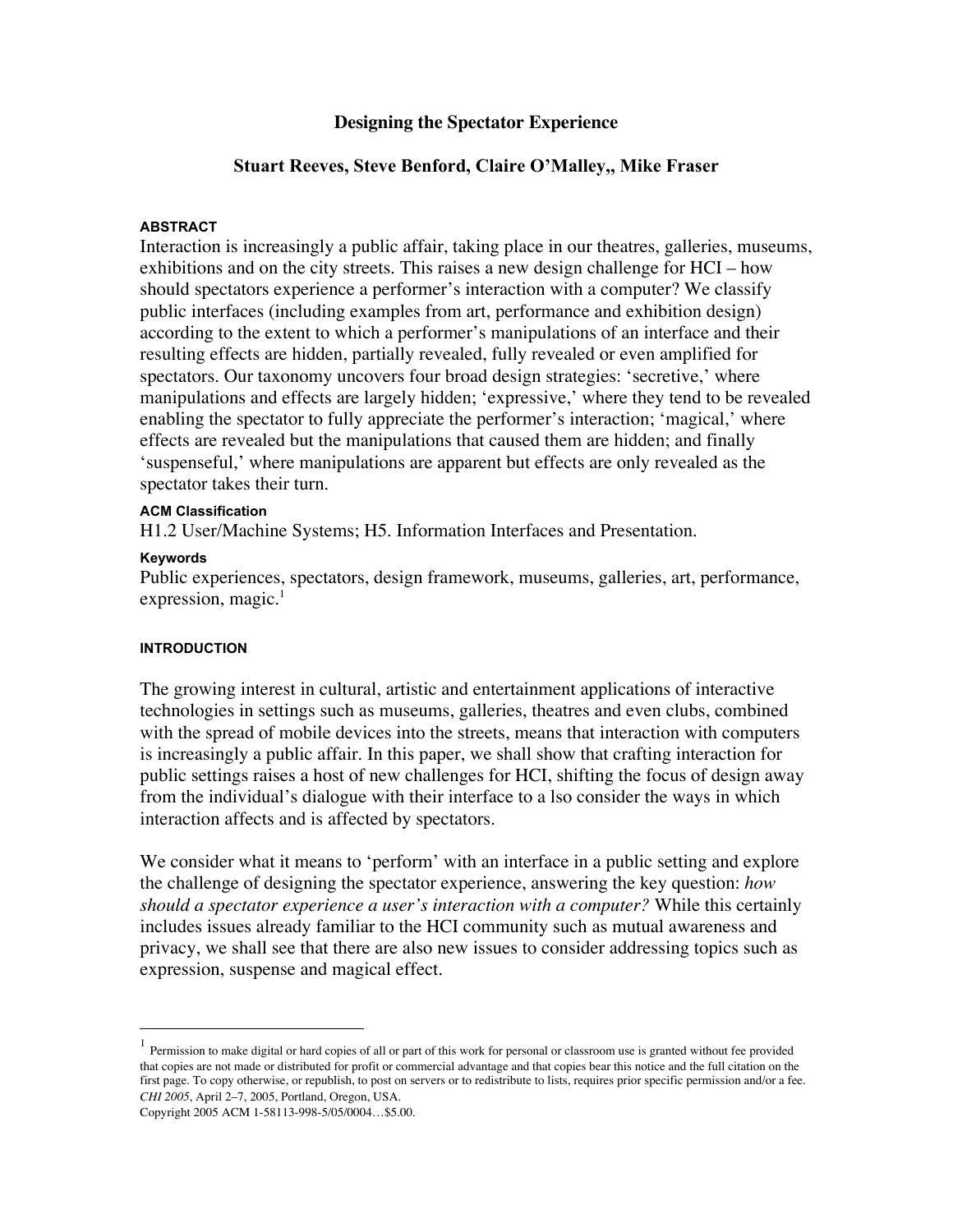We deliberately take a broad view of performance that encompasses explicitly staged interaction by musicians, actors and artists in front of an audience, as well as more implicit performance, where users almost unconsciously perform their interactions for others to see in a public setting. While workplace studies have already shown us that users often subtly conduct their interaction so as to be visible to others, promoting mutual awareness, most notably in control room environments [13], we shall see how this becomes a far more explicitly designed affair in settings such as theatres, exhibitions, galleries amusement arcades, theme-parks and museums, where observing others interact is very much part of the experience. However, one might also apply our analysis to situations where people perform their use of a technology in everyday settings, for example conducting mobile phone conversations in restaurants, on trains and on the streets.

Drawing on a range of example interfaces and previous studies of interaction, especially from interactive art and performance, we will develop a taxonomy that shows how current design approaches can be related to one another using just a few underlying ideas. Our aim is to provide the HCI community, especially mainstream interface designers who may be relatively unfamiliar with designing public interfaces, with an insight into tradeoffs involved in public interface design as well as knowledge of the techniques that are potentially available to them.

# **REVISITING NOTIONS OF PUBLIC AND PRIVATE**

Our starting point is a common, but as it turns out, over-simplistic idea: the separation between public and private interaction. Personal phone calls, for example, are often an essentially private action and might ideally be shielded from others when conducted in public settings, for the benefit of both parties [1]. In the most extreme cases, technologies may be embedded in private booths that are placed in the public setting, such as in interactive photo kiosks. Other interactions are clearly intended to be public, such as those of an electronic musician or performance artist whose use of interactive technologies is a carefully staged spectacle. Other interactions fall somewhere inbetween, such as museum installations, which as vom Lehn et al observe, involve multiple levels of engagement, including those who are directly interacting, those in an immediate co-located group who share the interaction, and bystanders who observe from a distance, learning by watching others and waiting their turn [19].

We argue, however, that this basic distinction between public and private is not sufficiently rich to capture some of the essential features of existing public interfaces. In particular, it is important to consider exactly what aspects of interaction are made available to bystanders and how this is achieved. We therefore introduce a further distinction in order to help us express the various possibilities; we deconstruct interaction into *manipulations* and *effects*.

#### **MANIPULATIONS**

Manipulations are the actions carried out by the primary user of the interface who we shall henceforth refer to as the 'performer.' These actions of the performer include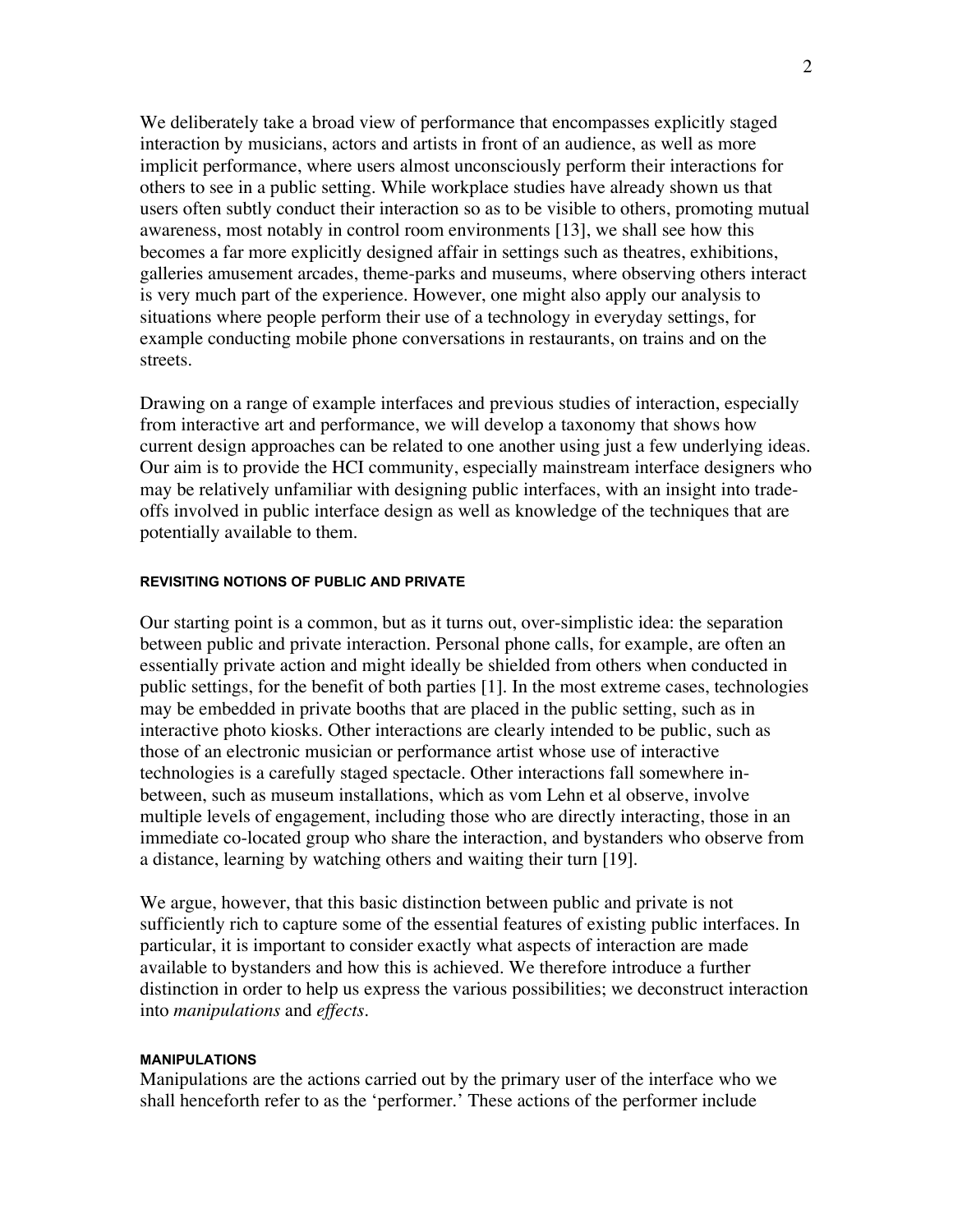manipulations of physical controls (buttons, mice, joysticks and so forth) as well as gestures, movements and speech that are sensed by the interface.

Manipulations also include actions outside of the interface's sensor scope; i.e., gestures, movements, and utterances that take place around the interface *but that do not directly result in input to it*. Sometimes these are purely functional, sometimes they are purely artistic, and sometimes a mixture of both. In any case, manipulations correspond to more than just system 'input' since their definition includes non-sensed actions as well. Performers often gesture artistically 'around' their direct manipulations of the interface, performing distinctive movements prior to or following on from the actual moment of interaction. This can be seen in traditional performance contexts such as musicians playing conventional musical instruments or sportspeople striking balls. Such gestures play two important roles. Firstly, interactions consist of more than the moment of contact with the interface technology (e.g., pressing key); preparation and follow through are essential components of a skilfully performed physical action, perhaps best seen in a golfer's swing. Secondly, such gestures are an essential element of deliberately performing interactions for others to see and appreciate, expressing skill and control and introducing an aesthetic component to the use of technology. Rosen [22], for example, describes how performer gestures at the piano fundamentally influence spectator appreciation of the skill and emotion involved in the performance of a piece of music, and Sudnow [27] describes how seemingly extraneous gestures become part of the practice of productions at the keyboard. Previous work in HCI has discussed the role of performative gestures in playing electronic instruments, using the term 'expressive latitude' to refer to performance gestures that are not directly sensed by the instrument [7].

Performers' actions around their interfaces may also be more functional. They have to engage with and disengage from interactive technologies, for example, when approaching an interface, picking up an interaction device or donning a wearable technology such as a head-mounted display. The movements and gestures involved in approaching the technology, such as moving into sensor range or putting on an interface, may be publically visible and hence part of the performance even though they may not directly result in intentional input to the system. Indeed, there is a danger that such actions will cause input to the system anyway, accidentally triggering unintended interactions and making the performer appear to be clumsy or inept.

Performers may also disengage in order to rest or reposition themselves before resuming a performance, may put down one piece of technology in order to engage with another or may hand over a technology to another performer. These kinds of interactions can be seen in public settings such as museums where visitors hand over technologies as well as in stage managed performances.

Relevant performer actions, however, may not necessarily be this intimately tied to the instant of use. Interactive technologies may be used to enhance more traditional forms of performance, for example sensing and responding to the movements of dancers on a stage. In this case, use of the technology may only be a small supporting part of the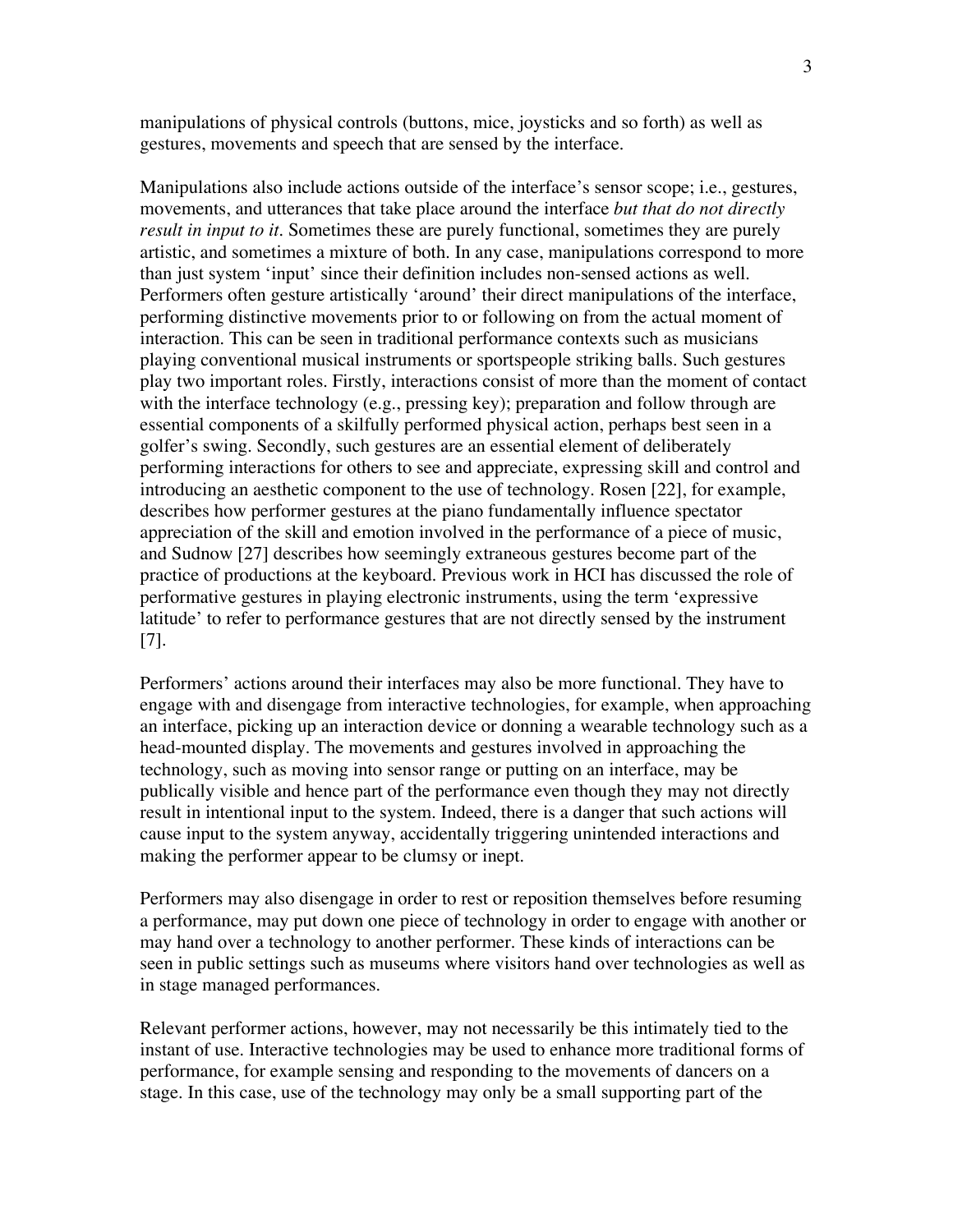overall performance. Performers will continue an existing activity such as dancing as they begin to interact with the technology and the audience will be primarily interested in the dance. The dancers' movements exist independently of the moment of contact, indeed they, not the technology, are the 'main event'.

This discussion is closely related to Bellotti et al's framework for the design of sensingbased interfaces in which they pose key challenges for interface designers including "how to disambiguate signal-to-noise" and "how to not address the system" [3]. Each of these directly impacts the ways in which spectators are handled by the interface.

### **EFFECTS**

Effects are the results of these manipulations, for example the display of images, graphics and sounds or the actuation of physical objects. Effects include what we identify as the main 'content' of the performance, but may also include other visible effects of the performer's manipulations of the system, such as the appearance of menus, icons, cursors and so forth that are a necessary part of manipulating the contents.

Effects also include the apparent action of the interface on the performer themselves. These may be direct effects, such as when the performer is tethered to the interface in some way, or in more extreme cases where the system is actively (and maybe autonomously) controlling the performer's body. An example of this can be seen in the work of the performance artist Stelarc, in which the system causes his body to move through a series of electrical impulses, triggered in the first instance by spectators [28, page 159].



**Figure 1:** Classifying interfaces according to how they hide or reveal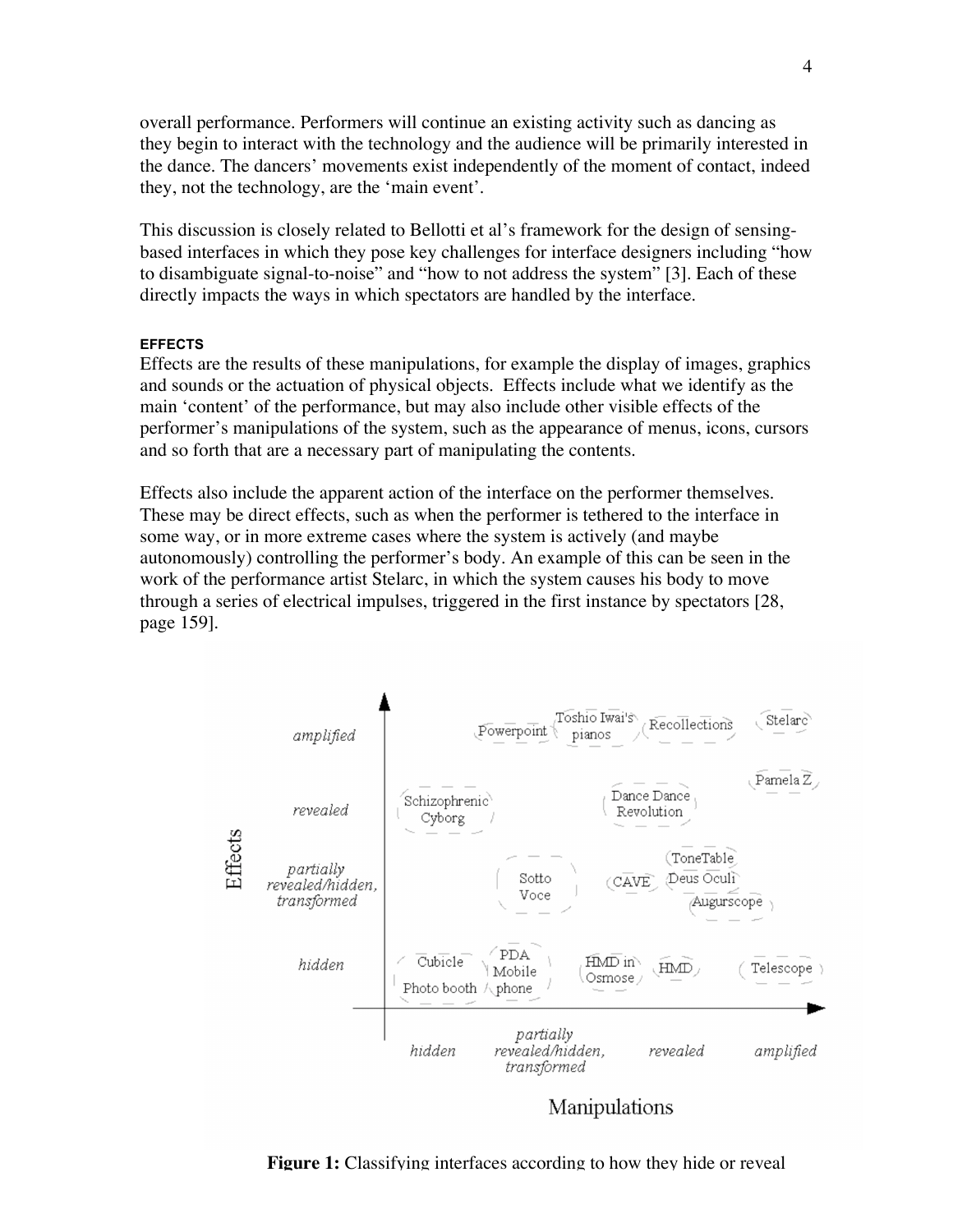Performers may also display a physical and/or emotional reaction to the interface, deliberately or involuntarily, and the resulting gestures, movements and expressions around the interface can also be seen as being part of the effect. Our definition of effects, therefore, does not correspond to system 'output' since effects are not confined to being located purely in the technology but can also be found in the human elements.

# **DESIGNING THE SPECTATOR'S VIEW BY REVEALING OR HIDING MANIPULATIONS AND EFFECTS**

We are now ready to revisit and expand on basic ideas of public and private, further developing them in terms of the varied ways in which a spectator can experience a performer's interaction. We can classify a wide range of existing interfaces according the extent to which they hide or reveal a performer's manipulations compared to the extent to which they hide or reveal the corresponding effects. Figure 1 shows the resulting taxonomy, populated with a range of example interfaces that we shall refer to throughout the rest of this paper.

At the bottom-left we see what is traditionally considered to be private interaction in which both manipulations and their effects are hidden from the spectator such that they are exclusively available only to the performer, an example being any interface located in a private booth such as the photo kiosk mentioned previously.

On the top-right we see the most public interactions in which both effects and the manipulations that cause them are revealed to spectators. An interactive whiteboard belongs in this general area, as do many conventional examples of single display groupware in which people collaborate openly around a shared display [26].

The areas to the top-left and bottom-right are somewhat less conventional. Towards the top-left we see examples of interfaces in which effects are revealed but manipulations, including the performer themselves in extreme cases, are hidden. Here we find interfaces employing magic-like effects, including 'wizard of oz' interfaces such as a performer speaking through a real-time animated character from off-stage.

At the bottom-right we have the converse, where manipulations are revealed but effects are hidden. Here spectators might watch a performer using a display or engaging with technology in some fashion, but cannot share in the content of their experience. For example, immersive head-mounted displays used in public settings permit spectators to see only performer manipulations. An example from a museum setting is the Telescope [21], a large stand-mounted augmented reality display that was deployed as part of a public visiting experience. Performers would rotate and tilt the Telescope to point it a physical target and then look through a small eyepiece in order to see the target augmented with video material. The eye-piece design rendered effects invisible to spectators and at the same time had the effect of further amplifying manipulations as the performer would be clearly seen bending over to look into the device.

Having explored the four extreme corners of our taxonomy we shall now consider, amongst further exploration of these extremes, other examples of public interfaces that lie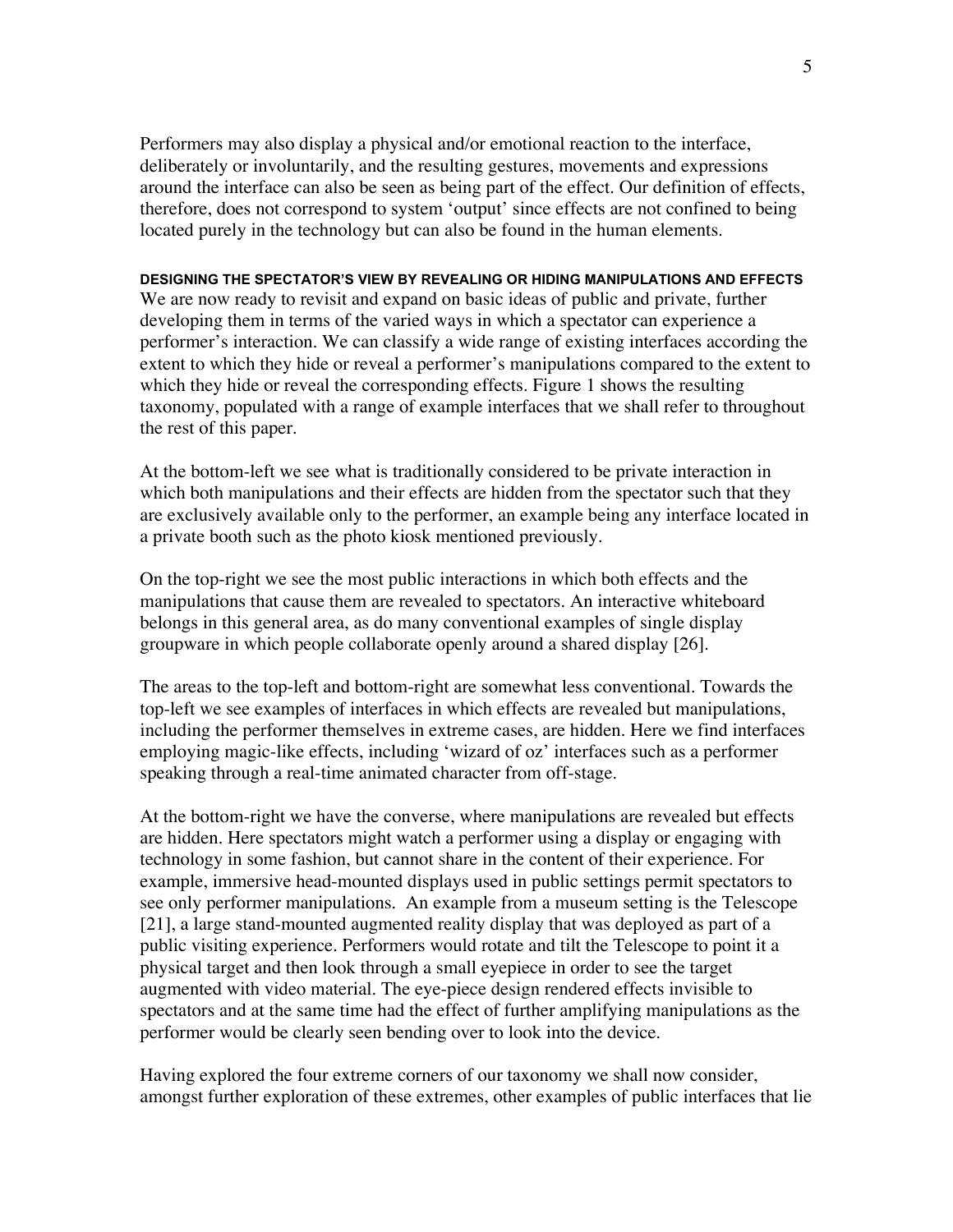more towards the centre of Figure 1 and therefore involve more subtle trade-offs between hiding and revealing manipulations and effects.

#### **Mobile Personal Displays**

Due to their small size, many of the fine details of interaction with mobile personal displays such as PDAs and phones may be hidden from most spectators. There are, however, further more subtle distinctions. A spectator who is close by, directly looking over the shoulder of someone who is using a PDA, may be able to observe their manipulations and the resulting effects. This has recently been put to interesting effect in a mobile Pacman game in which players use their own PDAs to control 'ghosts' that can appear on other players' PDAs, causing players to dynamically reposition themselves in an attempt to see others' displays or conversely hide their own display from the view of others, often amusingly tying themselves in knots in the process [23].

More distant spectators will miss small manipulations of mobile devices such as key presses, but will probably still be able to see that the device is being used due to characteristic 'phone gestures,' such as broader interactions with the device itself (e.g., placing a phone to one's ear) and other characteristic bodily motions, such as physically marking private space by bodily orientation and pose [12]. Mobile phones in particular project some of their manipulations and effects into the surrounding environment, including ring-tones and the performer's talk, which sometimes appears to be at least in part deliberately performed for spectators in the local environment as well as for the distant conversant.

The Sotto Voce museum guide system [2] is especially interesting because a spectator can elect to eavesdrop on a fellow participant's audio (participants were arranged into pairs, and proximity did not affect the overhearing of this audio content), choosing whether or not to share the effects that the performer triggers.

#### **Interactive Installations**

Interactive installations demonstrate a very wide variety of approaches to hiding and revealing manipulations and effects. Some installations rely heavily on spectator comprehension of manipulations and their mapping to a revealed effect for their entertainment value. Dance Dance Revolution arcade machines, for example, present players with a set of footpads (usually with eight 'buttons') that must be triggered in specific sequences in time with an accompanying soundtrack. Manipulations of the machine are not hidden from spectators in any way; appreciation of the linkage between a performer's steps and their success in the game (i.e., effects) is central to being a spectator.

Projected 3D displays such as CAVEs reveal both manipulations and effects to co-present spectators. Only a single tracked performer, however, receives the full 3D experience that is correct for their physical perspective as they move; in contrast, spectators may receive a 'downgraded' secondary view that is slaved to the performer's movements.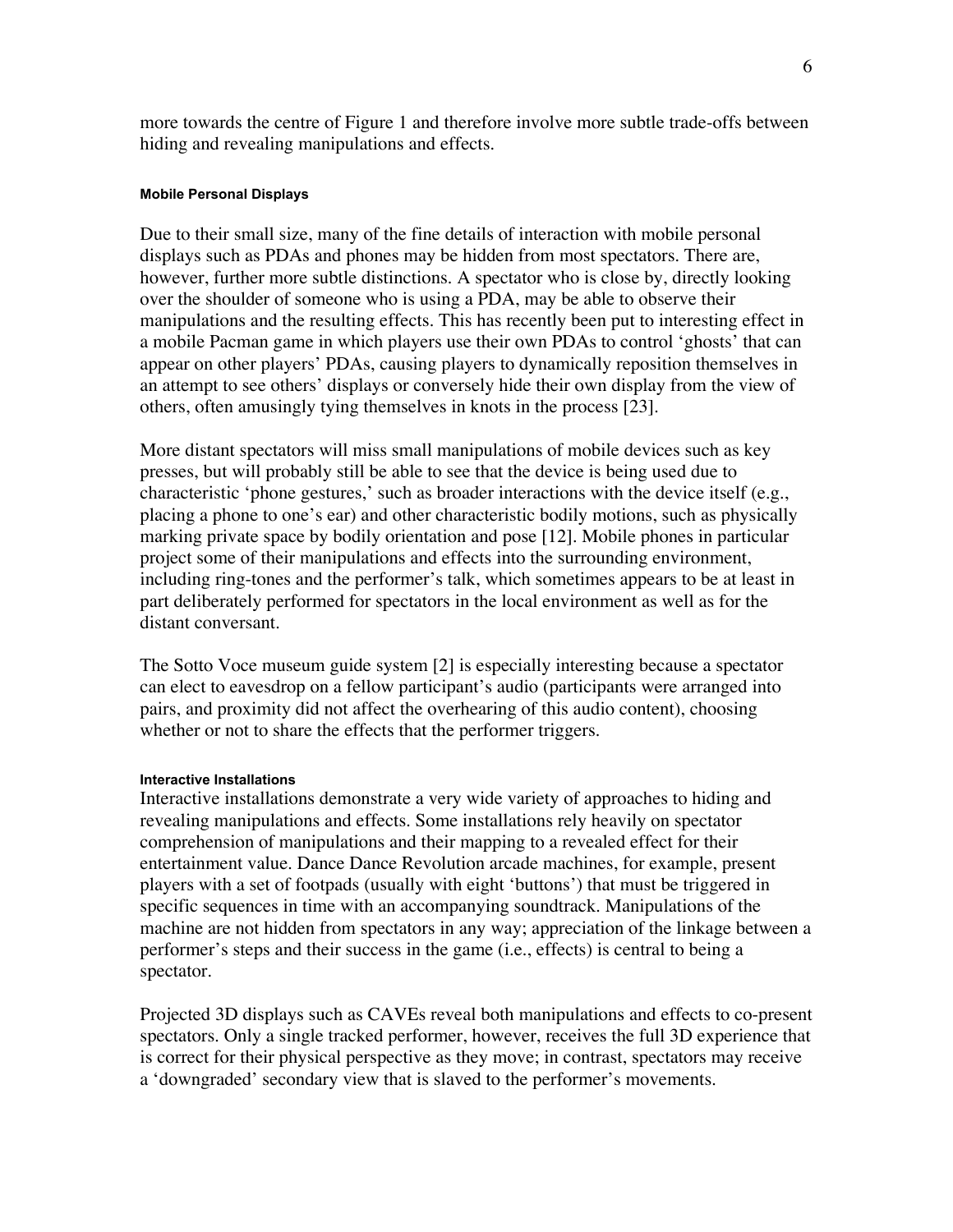The ToneTable [6], is an interactive table-top display that was exhibited in a science exploratorium and permitted four performers at a time to interact with a simulated physical model of water using trackballs. The Tonetable deliberately sonified the movements of the trackballs in order to draw spectators' attention to their use. At the same time, non-linear algorithms were used to map trackball manipulations onto visible effects on the graphical simulation and sonification, so that whilst it was clear that performers were interacting, the legibility of their interaction – the relationship between manipulations and effects – was not immediately obvious or even ultimately predictable, demanding further reflection. The use of non-linear mappings to partially obscure the relationship between manipulations and effects is common in artistic installations where it introduces a degree of ambiguity in an attempt to provoke curiosity, engagement and exploration (a more detailed discussion of the role of ambiguity in interface design can be found in [11]).

Our final example in this section is the Augurscope, a stand-mounted mobile display that can be wheeled around outdoors in order to view 3D models such as historical reconstructions from different physical vantage points [24]. Like the Telescope mentioned previously, this is a large interface that can be rotated and tilted in a highly visible way. Unlike the Telescope, it effects are displayed on a laptop-sized screen that makes them visible to nearby spectators, such as members of a co-visiting group.

### **Performances**

Our final category of public interfaces is those used as part of deliberately staged public performances. Artists who interact with technologies in front of audiences are not always content with revealing manipulations, but may actively seek to amplify them in order to make their performances more expressive. Musician Pamela Z [29] uses gesture controllers in her performances in order to control electronic instruments in tandem with her voice. By using more expressive sensing interfaces, she both reveals and then amplifies the manipulations that are normally involved in the playing of electronic instruments. In a further example, Toshio Iwai's pianos [28, page 767] are enhanced with automated lighting effects that amplify his manipulations of a conventional piano keyboard. Some of Stelarc's performance pieces, such as Stimbo [28, page 159], where muscle stimulators were attached to his body and accessible via a touch-screen also amplify manipulations and effects, in this case by incorporating the performer into the interface itself.

Amplification is not necessarily involved in all performances however. In the Schizophrenic Cyborg [25] a participant plays the role of a 'cyborg' by having a digital display fixed onto their torso. A separate performer, the 'parasite,' then anonymously interacts with this display. This is done in such a way that their manipulations are hidden from the cyborg and other spectators, whereas the effects are made clearly visible on the cyborg's body and so became a talking point for spectators.

As a final example, we briefly draw attention to a quite different and more everyday kind of performance, that of giving presentations using tools such as Microsoft Powerpoint.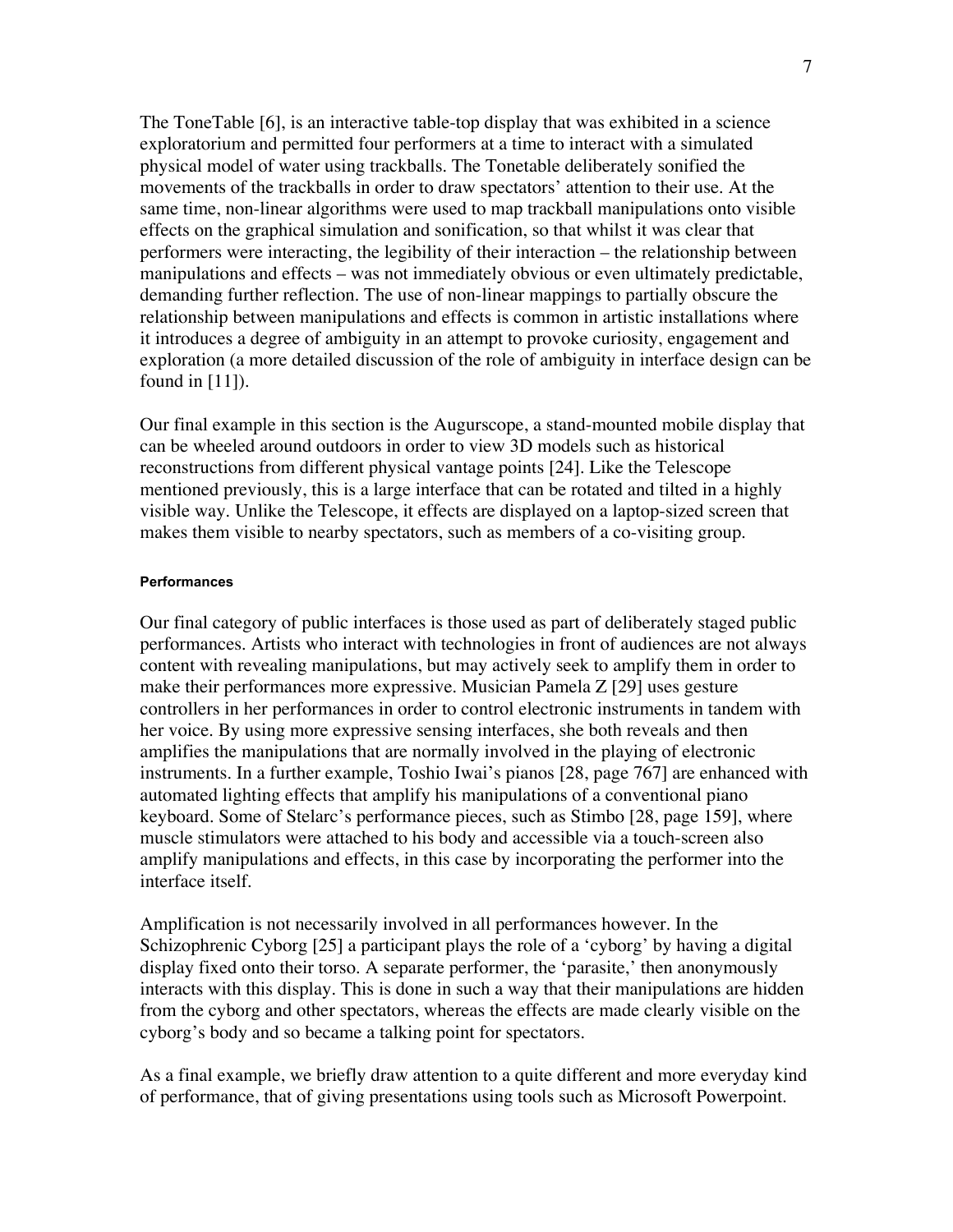We propose that current presentation tools are limited in terms of their ability to support fluid performance in ways that can be explained by our taxonomy. Spectators (i.e., audience members) typically see effects  $-$  a slideshow  $-$  in an amplified way (i.e., projected onto a large screen). The performer's physical manipulations may be more or less visible depending on the set up. What is interesting – and problematic – is that spectators often see and hear the whole of the computer's output, including alerts, system messages and all of the visible effects of the performer's interactions with the underlying operating system. Ideally, in our view, only the performer would see this information so that they could more fluidly orchestrate the show for the spectator and reduce distractions. For example, as presenters, we have often wanted to be able to secretly alter later slides as a presentation progresses, perhaps in response to time pressure or questions from the audience, but without this being visible to all.

## **SECRETIVE, EXPRESSIVE, MAGICAL, SUSPENSEFUL**

We now revisit our taxonomy in order to draw out some design principles from the varied examples that we have reviewed above. We propose that there are four general approaches to designing public interfaces, each of which addresses different concerns. **Secretive** interfaces tend towards hiding both manipulations and effects. This may be to protect spectators from knowing about the experience until it is their turn, or to protect performers from interference.

**Expressive** interfaces tend towards revealing, even amplifying, both manipulations and effects. For performances, their primary concern is to entertain spectators by enabling them to appreciate how well a performer is interacting with the system, for example admiring the skill of a virtuoso user or being entertained by a new user's attempts to use the interface. For installations, expressive interfaces are concerned with attracting spectators and then enabling them to learn by watching so that they can prepare themselves for their own turn with the interface.

**Magical** interfaces tend towards revealing effects while hiding the manipulations that led to them. Lamont and Wiseman [17] discuss the fundamental base of magic as relying on "methods" which lead to "effects." A magician may use many different methods to achieve the same effect, however the magician's skill lies in ensuring the spectator is only aware of the effect. A magical interface may reveal the performer, making clear that they are causing the effects whilst not revealing the manipulations, or alternatively the performer may be completely hidden, in order to impress spectators with the implied capabilities of the interface alone. A 'wizard of oz' interface can be envisaged as an extreme form of magical interface in which even the magician is hidden.

**Suspenseful** interfaces tend towards revealing manipulations while hiding effects. While at first sight

this may appear to be the most counter intuitive of the four strategies, it does offer some interesting possibilities. As with expressive interfaces, spectators may be attracted by seeing the interaction and may be able to learn something of what to do by observing, but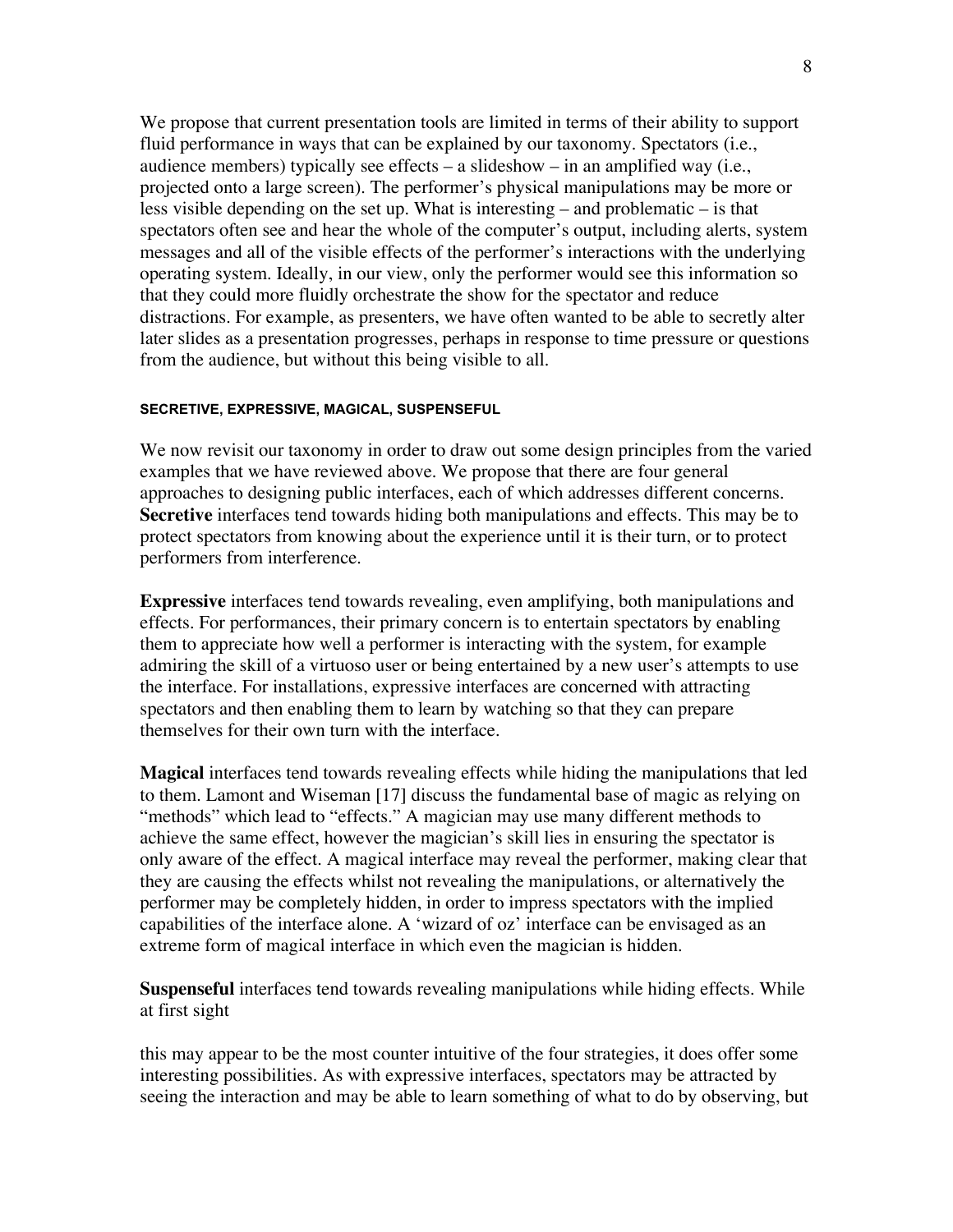in this case will not experience the effects until it is their turn. Watching others manipulate and react to the interface without seeing the content may serve to provoke curiosity and increase anticipation, heightening the 'payoff' delivered when it is finally their turn.

This suspenseful strategy might be particularly relevant to theme park design where it can be used to generate mounting anticipation, excitement and even limited apprehension before a ride. In the extreme, it may be important to convey the feeling that the experience is going to be much 'worse' than it actually turns out to be, perhaps by amplifying some of the revealed manipulations, for example emphasising the imposing physical scale of the technology. It also provides a way of engaging spectators who are queuing for their turn, especially in situations where visitors have to pay for the experience in which case it is important to attract spectators to the interface and entertain them while queuing but without giving away the payoff for free.

Figure 2 positions these approaches on our taxonomy. It also extends its axes to show more possibilities than simply revealing or hiding manipulations and/or effects. Indeed, our example interfaces demonstrate a wide range of possibilities here including the following.

**Partially revealing:** Effects and manipulations may be partially revealed, either as a result of the scale of the interface or distance of the spectators (e.g., PDAs, mobile phones and the Augurscope) or perhaps through more explicit means (e.g., we could redesign presentation tools so that background user interactions were prevented from being projected along with the primary content).

**Transforming:** We may transform manipulations, for example through non-linear mappings or by aggregating multiple inputs when mapping them onto effects, as employed by artists to introduce an element of unpredictability or ambiguity to an interface in order to provoke curiosity and reflection. Alternatively, manipulations may be transformed into unrelated actions by a performer in order to mislead spectators, such as a magician's intentionally misleading bodily conduct that hides the methods employed to produce a trick [17].

**Amplifying:** Performers may deliberately amplify their manipulations and effects rather than merely reveal them.

Again, this may be as a result of physical scale (manipulations of a large device are inherently more visible), technical augmentations such as using expressive sensing based interfaces, or by introducing additional visualisations or sonifications of manipulations alongside the primary effects. For example, Ed Tannenbaum's video installation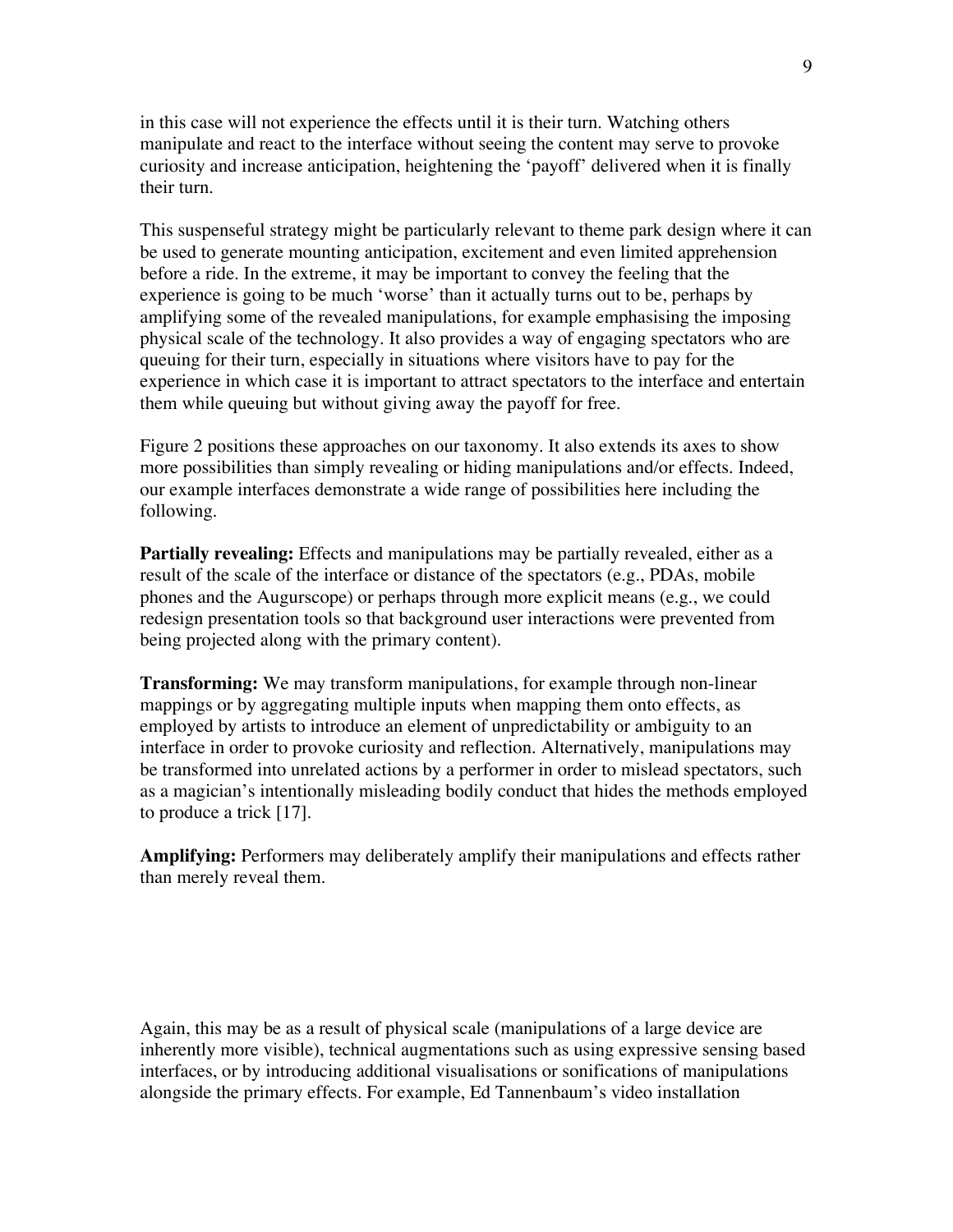Recollections [28, page 684] tracks the performer's body movements and projects these as silhouettes on a public display, layered to produce a vibrant collage of their movements over time.

# **OTHER FACETS OF THE SPECTATOR EXPERIENCE**

Like all such taxonomies, ours necessarily simplifies the true picture in order to reveal broader underlying principles, in this case the idea that designers can trade off whether and how to reveal manipulations and effects in order to create spectator experiences that, in broad terms, can be thought of as secretive, expressive, magical or suspenseful. However, there are other aspects of designing the performer interface that also need to be considered. While a detailed treatment of these is beyond the scope of this paper, we now briefly consider some of them for completeness and to point the reader towards other relevant related work in this area.

# **Interactive Spectators**

Although we have defined performers as being the primary users of the interface, it is possible for spectators to interact as well, either deliberately or accidentally. In a typical performance (such as theatre, music or stand-up comedy), a performer is highly aware of spectator (audience) reaction; a performer's awareness of spectators in such situations is often fundamental to the flow of the performance. Even where audiences are more restrained, the manifest presence of an audience is clearly critical to the sense of 'liveness.' Techniques for aggregating spectator input ranging from audience voting systems to video-tracking crowd behaviour have been employed in a range of interactive experiences [20].

Accidental interaction may arise through unintended interference with sensing systems, perhaps most obviously a problem with video-tracking where spectators can unintentionally interfere by moving into camera view, casting shadows or causing changes in ambient lighting (e.g., blocking light sources, opening or closing doors, or switching lights on and off). Designers might avoid interference by careful sensor placement or set design that incorporates somehow the constraints of 'safe' interaction space into the fundamental configuration of the design.

# **Performer Awareness of Spectators**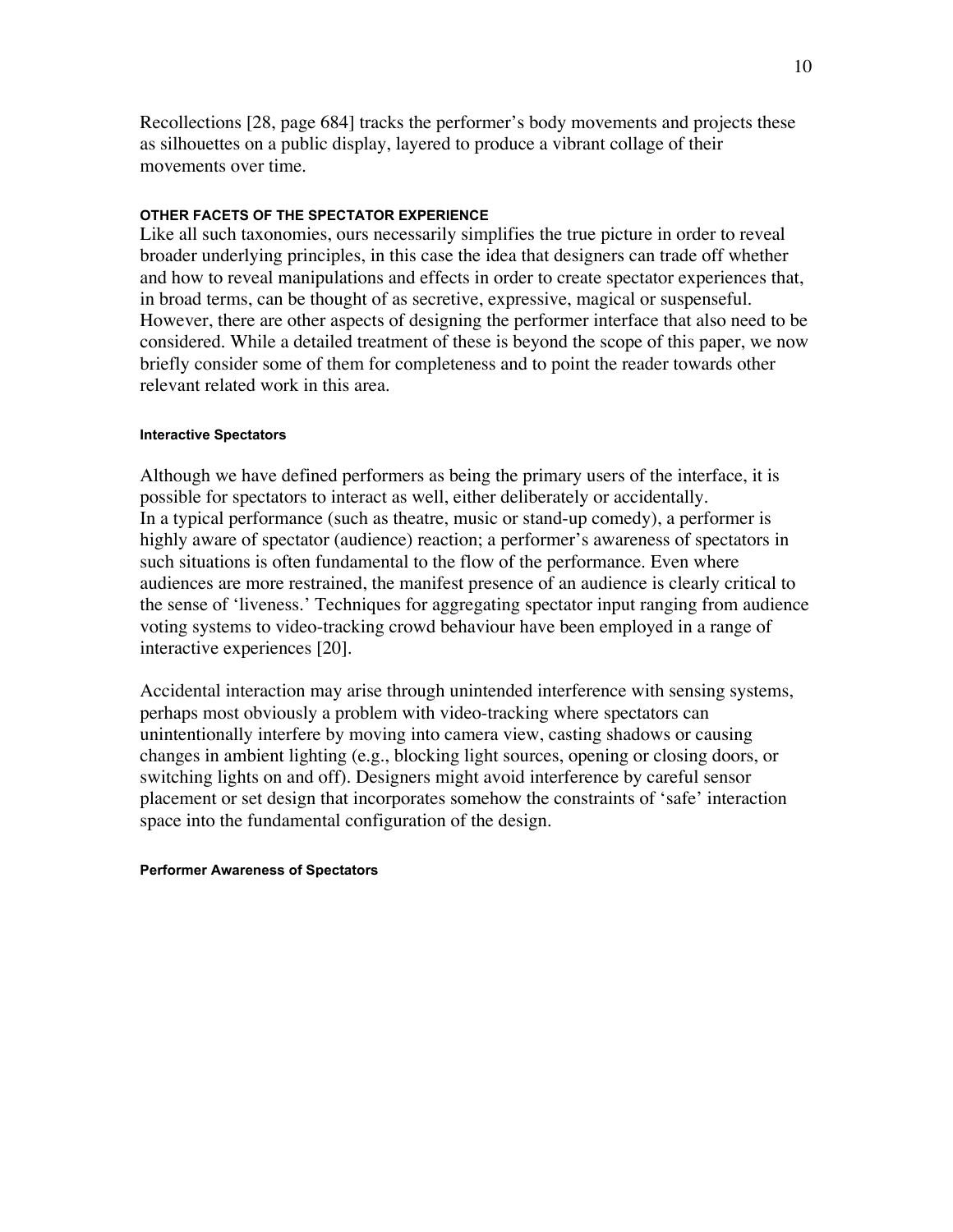

**Figure 2:** Secretive, expressive, magical and suspenseful approaches to designing the spectator's view

Related to spectator interaction is the performer's general awareness of spectators. As we have suggested, a performer's awareness of an audience is often vital to liveness. However, awareness of spectators may also have a negative impact on a performer who may feel pressure, both in terms of the potential embarrassment of making mistakes in front of strangers, but also the pressure to move on and let others have a turn. Whether such pressure is a positive or negative factor depends upon the situation, for example balancing the performer's enjoyment of an experience against the need to maintain visitor flow.

Recent mobile performances on the city streets have introduced a quite different twist to performer awareness of spectators. Uncle Roy All Around You is a game-like performance in which members of the public, equipped with wireless PDAs, search the city streets for a mysterious character, guided by remote online players, encountering live actors and even interacting with members of the public as they go [4]. The experience is carefully designed to give street players (the performers in the sense of this paper) the unnerving but exciting sense of being involved in a conspiracy that potentially implicates everyone around them, even casual bystanders. The key here is a performer's experience of interaction in public space is greatly enhanced by an *implied* awareness and involvement of spectators.

We do stress, however, that it is not always desirable for a performer to be aware of spectators. Some contemplative artistic experiences deliberately isolate the performer, an interesting case being the partially revealed manipulations of the virtual reality art installation Osmose [8]. This work hid the performer (who was immersed in a virtual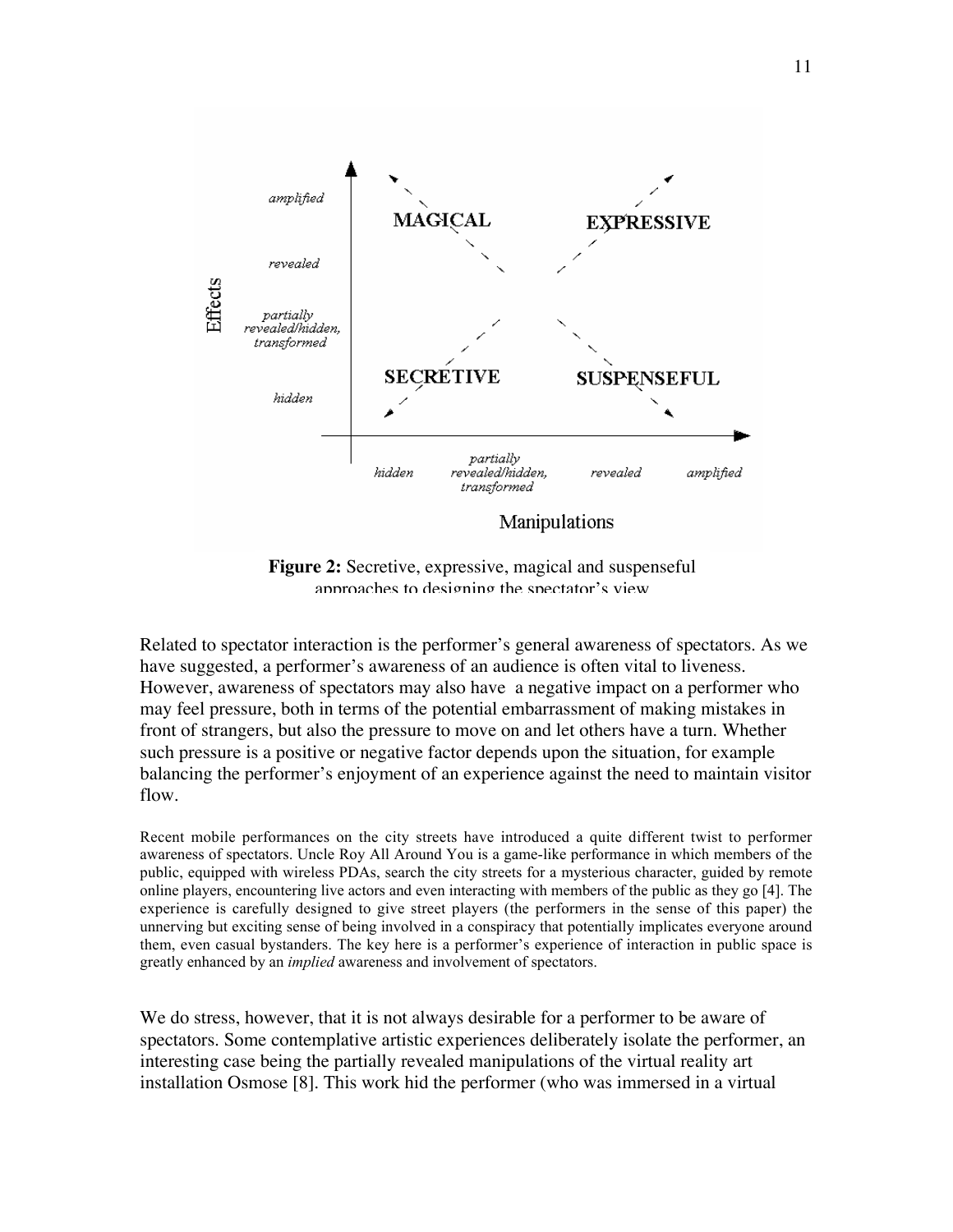environment via an HMD) behind a frosted glass screen, such that spectators could only see the performer as a partially revealed silhouette.

### **Transitions and Handovers**

Many experiences involve moments of transition between spectating and performing, especially in exhibitions when visitors hand over control of exhibits to one another. Some experiences deliberately use these transitions in order to produce a particular effect, such as Deus Oculi [14]. This was a large renaissance-style painted scene featuring two figures whose faces were painted on small doors. Behind the doors were small screens that were linked directly to two handheld 'mirrors' situated on either side of the painting. When a visitor, assuming the role of a performer, picked a mirror and looked into it, an image of their face was captured on a hidden video camera and then displayed on one of the screens in the painting. As a result, performers could not see the effects of their own manipulations, resulting in highly engaging collaborative exchanges as the spectators pointed them out to the performers and/or other spectators.

Thus, designers need to consider how their design may exploit transitions and how frequent and fluid such transitions will be, choosing their technologies and techniques accordingly. For example, handing over a wearable technology such as HMDs will be more difficult than walking up to and away from a stand-mounted display. One theatrical technique for managing the transition from spectator to performer involves highly ritualised briefings in which an actor carefully introduces a spectator to the experience. For example, the Desert Rain performance embedded the interface within a theatrical setting including military-style briefing rituals for entering the experience and making the transition from spectating to performing. The Uncle Roy All Around You Performance employed similar rituals to place people in the role of street player (performer), including the unnerving step of requiring them to hand over their personal possessions – wallets, cash, mobile phones and so forth. Rituals such as these are also another important aspect of building suspense.

The concept of 'traversable interfaces' is worthy of note here as it deliberately supports transitions between spectating and performing by enclosing a performer and interface within a physically traversable secondary projected display (such as a curtain, screen made of smoke or water spray [16] or even a tent-like screen into which users can move [10]) while leaving spectators outside [15]. This fulfils several purposes. Firstly it isolates the performer and the interactive technologies from interference by the spectators. Secondly, it allows for a spectator view of events to be generated separately which may not show all of the performer's effects, maintaining an element of surprise. Thirdly, by designing the screen so that spectators can physically pass through it, it supports dynamic transitions between spectating and performing.

#### **Orchestration**

Staged performances often involve an element of orchestration, meaning a set of activities that are oriented towards the smooth running of the experience. These typically include the activities of 'front of house' staff such as ushers, receptionists, and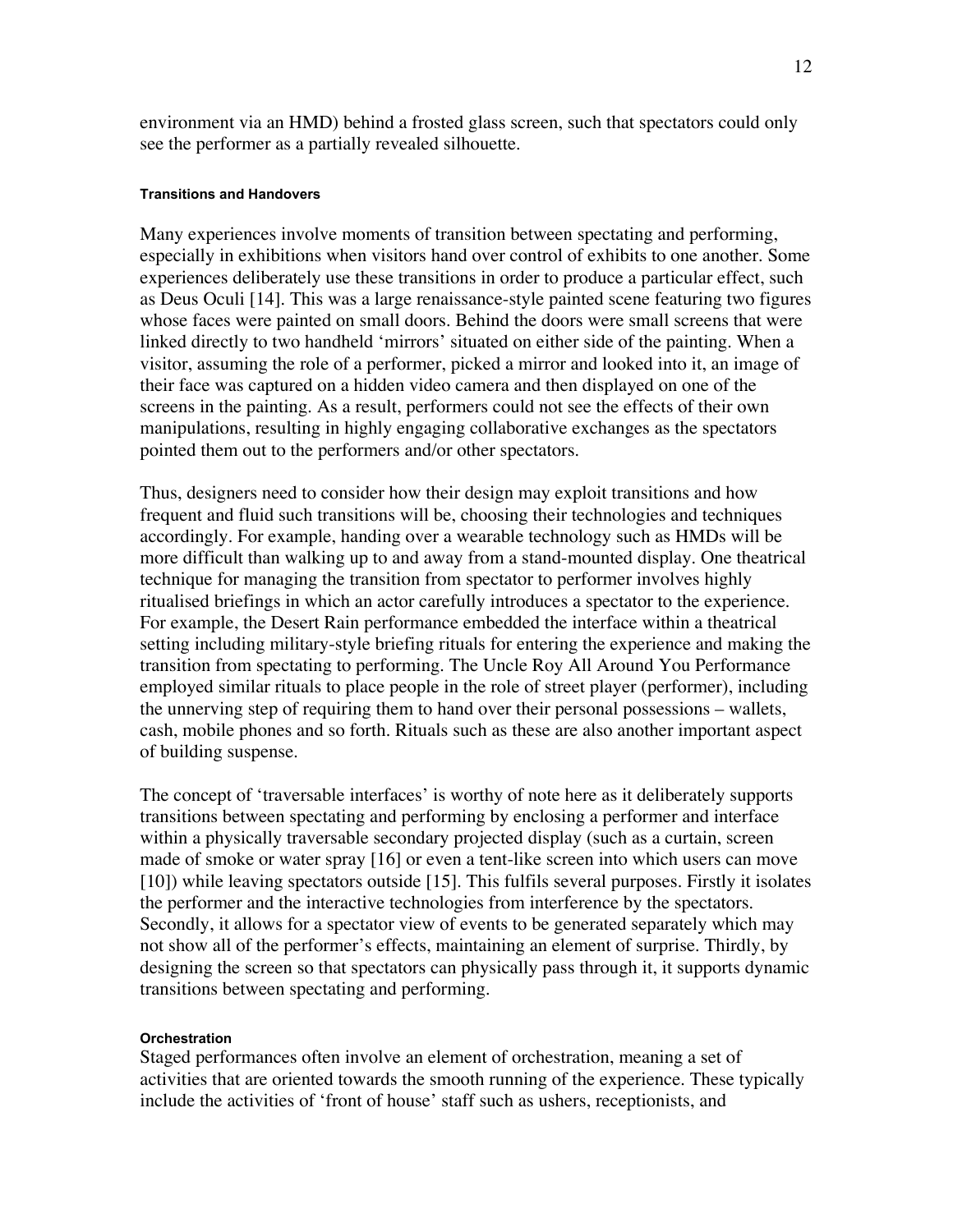announcers, as well as those 'behind the scenes,' such as stage managers, floor managers, prompters and an extensive technical crew (sound, lighting, stagehands and so forth). Brenda Laurel has argued that interactive experiences can also be thought of in terms of orchestration [18] and studies of interactive performances have revealed the ways in which actors and technical crew monitor and intervene in ongoing interactions in order to subtly shape an experience as it unfolds [9]. Orchestration may also be seen in exhibitions where docents manage visitor flow and explain concepts and technologies. In terms of manipulations and effects, orchestrators will typically be aware of the manipulations and effects of other participants, both performers and spectators, while having their own manipulations hidden (and effects disguised) from spectators and possibly also from performers where these are members of the public.

# **CONCLUSIONS**

Designing interfaces for public spaces raises significant and important new challenges for HCI, one of which is designing the spectator interface, with the key question being: *how should a spectator experience a performer's interaction with a computer?* Even a brief review of existing public interfaces in areas such as mobile personal displays, interactive installations and performances reveals that there are very many valid approaches to this question, and we have therefore developed a taxonomy that expresses the essential differences between current examples and draws out their underlying approaches to design.

By focusing explicitly on the spectator experience, our taxonomy is intended to complement other frameworks for designing public performances, most notably Borchers and Buschmann's general pattern language for interaction design [5] and Sheridan et al's discussion of the potential relationships between performers and spectators [25]. We have described a performer's use of an interface in terms of *manipulations* which lead to *effects*, concepts that deliberately encompass their physical actions – movements, gestures, expressions and utterances – around an interface as well as their direct input to and output from it. We have then shown that the spectator's view of events can then be described in terms of the extent to which they experience a performer's manipulations versus their effects, specifically whether each is *hidden, partially hidden, transformed, revealed* or even *amplified*.

Four broad design strategies can then be located on this taxonomy: *secretive*, where both manipulations and effects tend to be hidden; *expressive*, where they are revealed; *magical* where effects are revealed but the manipulations that caused them are largely hidden; and *suspenseful*; where manipulations are apparent, but effects only get revealed when the spectator gets to take their turn as a performer.

For these higher-level strategies, tensions will be part and parcel for any HCI design for which they are used. For example, interfaces are often deployed in settings in which nonexperts are the intended audience, and so will quickly need to appreciate how to interact with an interface. Learning by watching others is one option that is supported more by expressive designs than for suspenseful experiences. For the heightening of suspense, it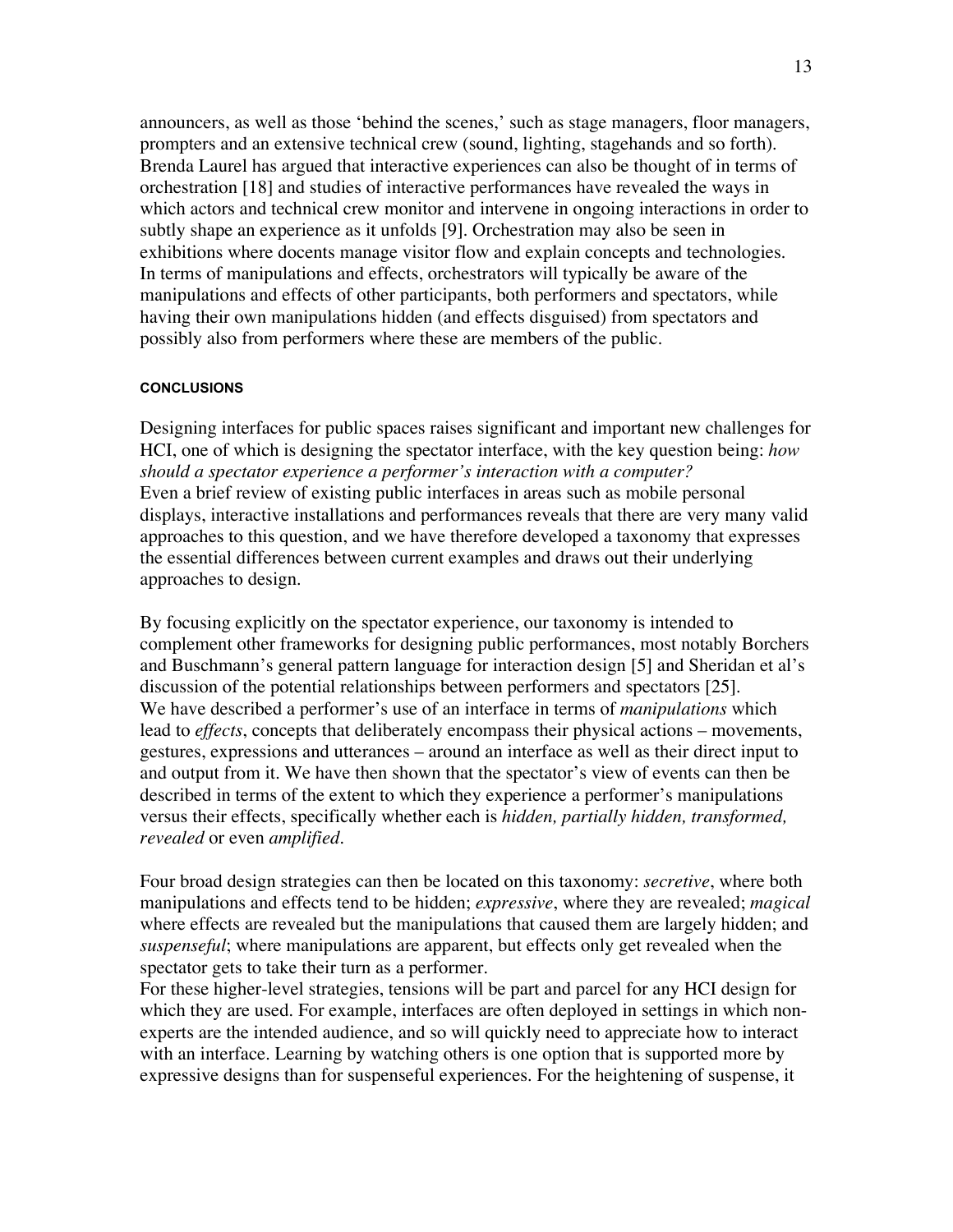may be important not to give away too much of the experience beforehand, since it would reduce impact.

Finally, we have briefly identified other key design issues for the spectator experience including whether the spectator can also interact; the performer's awareness of spectators; supporting fluid transitions between spectating and performing; and support for behind-the-scenes orchestration.

We believe that designing the spectator experience will become an increasingly important aspect of mainstream HCI as computers continue to migrate from the workspace into our everyday lives, more often appearing in our public spaces – our theatres, galleries, museums, exhibitions and even the city streets. This will require a deeper understanding of new HCI issues such as expression, suspense and magic as well as a more sophisticated view of already known issues such as public and private interaction. We offer our taxonomy as a start in the hope that it raises awareness of both the challenges involved and also the wide range of potential solutions that are available.

# **ACKNOWLEDGEMENTS**

We gratefully acknowledge the support of the UK's Engineering and Physical Sciences Research Council (EPSRC) through the Equator Interdisciplinary Research Collaboration (www.equator.ac.uk).

# **REFERENCES**

- 1. Agre, P. E., Changing Places, Contexts of Awareness in Computing. In Human Computer Interaction, 16 (2-4), pp. 177-192, 2001.
- 2. Aoki, P.M., Grinter, R.E., Hurst, A., Szymanski, M.H., Thornton, J.D. and Woodruff, A. Sotto Voce: exploring the interplay of conversation and mobile audio spaces. In *Proc. CHI 2002*, pp. 431-438, ACM Press.
- 3. Bellotti, V., Back, M., Edwards, W.K., Grinter, R.E., Henderson, A. and Lopes, C. Making sense of sensing systems: Five questions for designers and researchers. In *Proc. CHI 2002*, pp. 415-422, ACM Press.
- 4. Benford, S., Flintham, M., Drozd, A., Anastasi, R., Rowland, D., Tandavanitj, N., Adams, M., Row-Farr, J., Oldroyd, A. and Sutton, J. Uncle Roy All Around You: Implicating the City in a Location-Based Performance. In *Proc. Advances in Computer Entertainment (ACE 2004)*, ACM Press.
- 5. Borchers, J. and Buschmann, F. *A Pattern Approach to Interaction Design*. John Wiley & Sons, Inc., 2001.
- 6. Bowers, J., TONETABLE: A Multi-User, Mixed Media, Interactive Installation. In *Proc. COST G-6 Conference on Digital Audio Effects (DAFX-01)*, 2001.
- 7. Bowers, J. and Hellström, S.O., Simple interfaces to complex sound in improvised music. In *Proc. CHI 2000 Extended Abstracts*, pp. 125-126, ACM Press.
- 8. Davies, C. and Harrison, J. "Osmose: Towards Broadening the Aesthetics of Virtual Reality*,*" *ACM Computer Graphics: Virtual Reality*, Vol. 30 (4) (1996).
- 9. Drozd, A., Bowers, J., Benford, S., Greenhalgh, C. and Fraser, M. Collaboratively Improvising Magic: An Approach to Managing Participation in an On-Line Drama. In *Proc. European Conference on Computer-Supported Cooperative Work (ECSCW)*, pp. 159-178, Kluwer, 2001.
- 10. Fraser, M., Stanton, D., Ng, K. H., Benford, S., O'Malley, S., Bowers, J., Taxén, G., Ferris, K. and Hindmarsh, J. Assembling history: Achieving coherent experiences with diverse technologies. In *Proc. of European Conference on Computer Supported Cooperative Work (ECSCW)*, pp. 179-198. Oulu University Press, 2003.
- 11. Gaver, W. W., Beaver, J. and Benford, S, Ambiguity as a Resource for Design. In *Proc. CHI 2003*, pp. 233-240, ACM Press.
- 12. Geser, H., *Towards a Sociological Theory of the Mobile Phone*, University of Zürich, 2001.